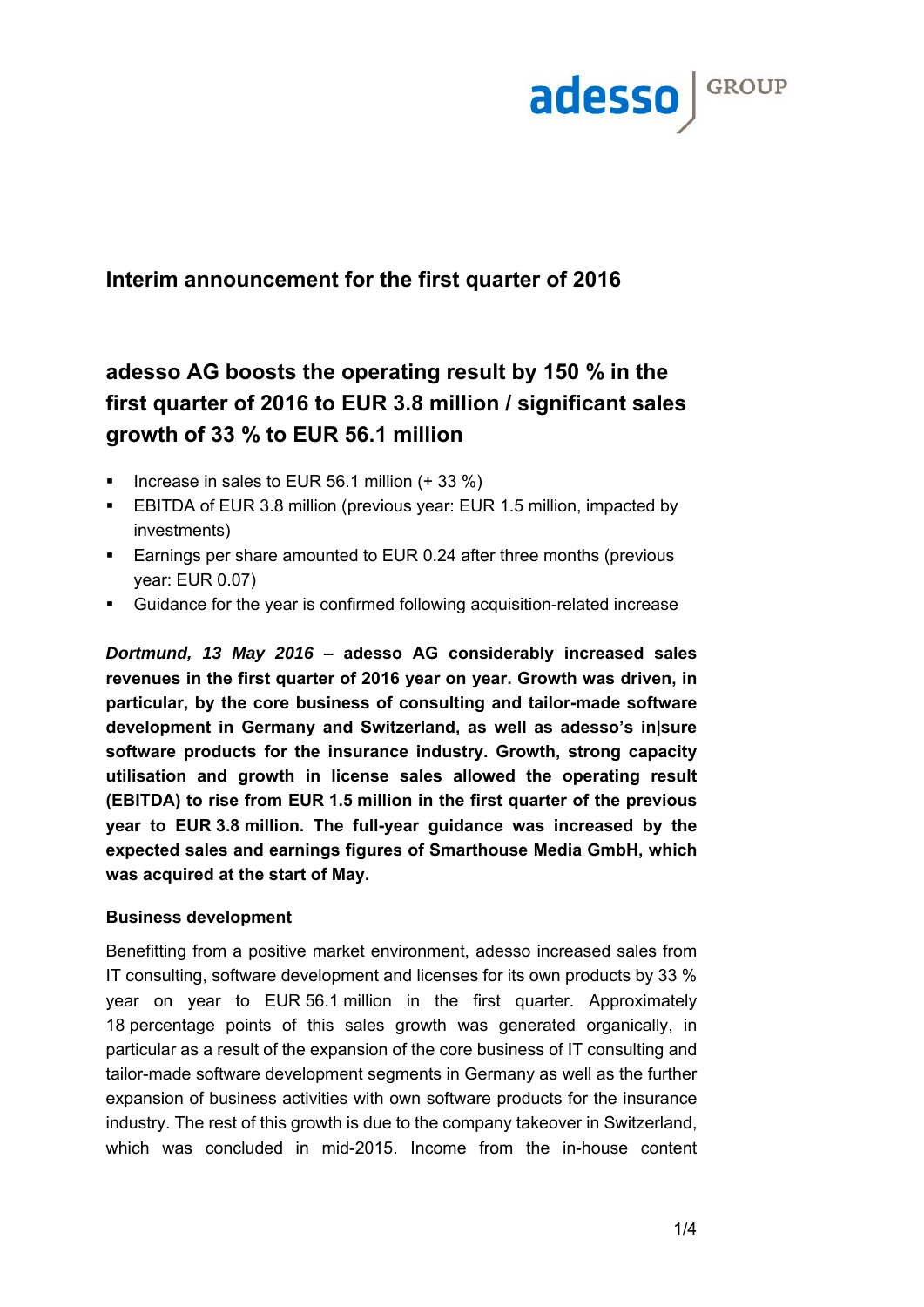

management system FirstSpirit was also up, even though the goals were not met in other countries.

The adesso subsidiary in Turkey more than doubled sales revenues year on year, while sales could not be expanded in Austria. Growth of more than 50 % saw the hosting and cloud solutions business record disproportionately strong development.

The continued success in winning orders in the core business, particularly in Germany, means that adesso continues to pursue a dynamic recruitment policy. The number of employees increased by 25 % year on year to 1,757 employees, while the number of employees in the first quarter of 2016 rose by 3 % due to the creation of new jobs.

#### **Income development**

While sales revenues increased by 33 % to EUR 56.1 million and gross profit also rose by 34 % to EUR 50.6 million, the rise in both personnel costs (by 33 % to EUR 38.1 million) and other operating expenses (by 16 % to EUR 9.2 million) was disproportionately low. As a result, the operating result (EBITDA) rose in leaps and bounds by 150 % to EUR 3.8 million in the first quarter of 2016 compared to the first quarter of 2015 – a quarter that had been characterised by investments. At 6.7 %, the EBITDA margin is up on the full-year target of at least 6.5 % (Q1 2015: 3.6 % / full-year 2015: 7.3 %). Strong capacity utilisation, growth in licence income from FirstSpirit and increases in the efficiency of general costs while the number of employees rises considerably all contributed to this development.

Depreciation and amortisation amounted to EUR 936 thousand (previous year: EUR 605 thousand), of which EUR 113 thousand pertained to the amortisation of purchase price components (previous year: EUR 95 thousand). Income from financing and investment activities of EUR -144 thousand (previous year: EUR 44 thousand), which declined due to interest for acquisitions, led to earnings before taxes of EUR 2.7 million (previous year: EUR 0.9 million). At EUR 1.2 million, recognised tax expenses were significantly higher than the maximum expected value determined using applicable tax ratios. As in the previous year, this was mainly due to the current losses not recognisable for tax purposes of some Group companies. Consolidated earnings for the first three months came to EUR 1.5 million (previous year: EUR 0.4 million). After minority interests, this equates to earnings per share of EUR 0.24 in the first quarter (previous year: EUR 0.07).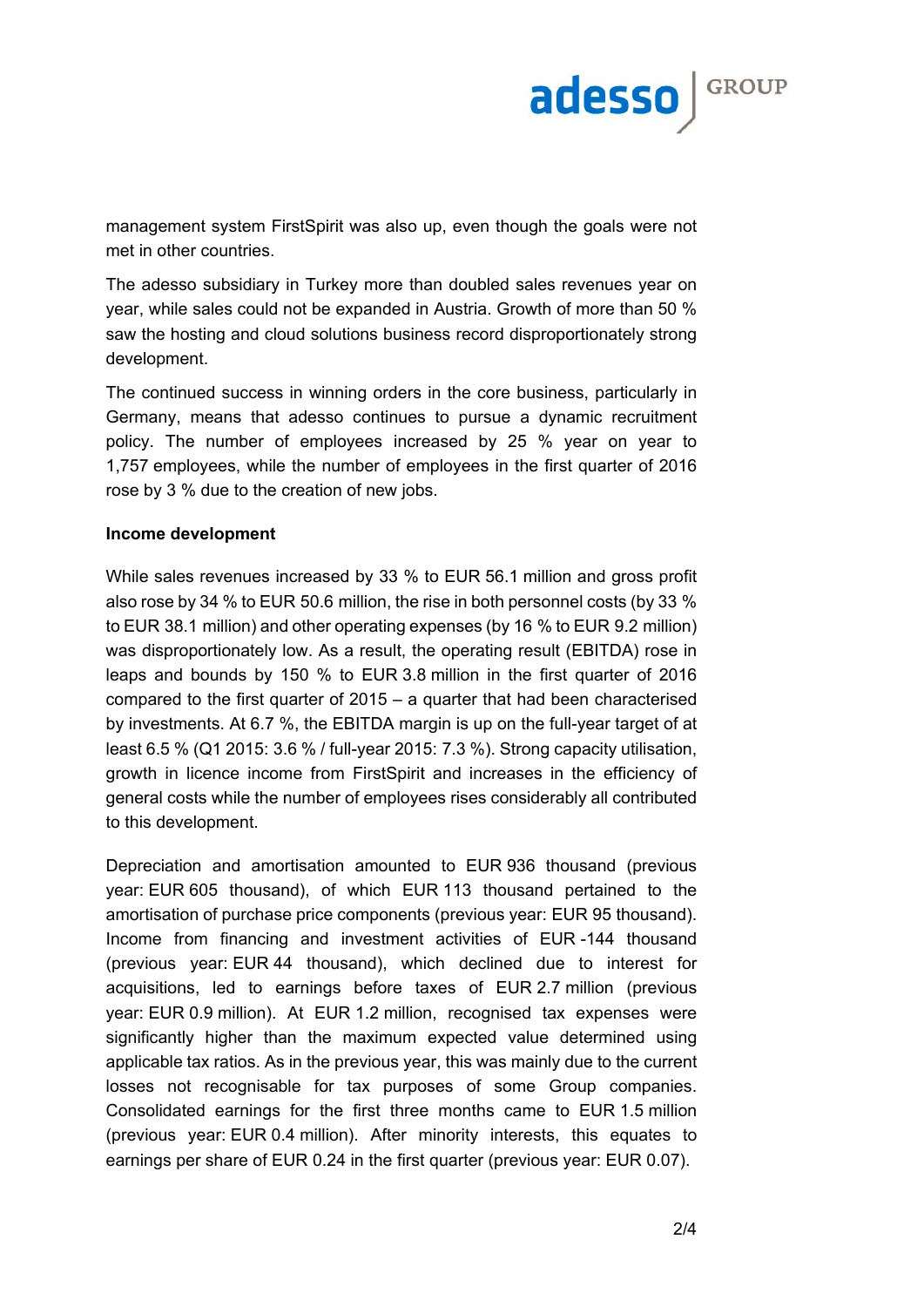

#### **Additional figures**

On 31 March 2015, adesso held liquid assets of EUR 21.3 million (previous year: EUR 21.9 million; 31 December 2015: EUR 28.2 million). The net cash position came to EUR -5.2 million (previous year: EUR 16.7 million), with repayments of loans totalling EUR 0.8 million in the first quarter as well as the taking out of EUR 4.0 million in new loans to purchase the remaining 49 % of the shares in ARITHNEA GmbH, which were purchased for EUR 5.0 million. The variable salary components for the previous year were paid in February and March. Cash flow from operating activities amounted to EUR -5.2 million compared to EUR -0.3 million in the previous year. Working capital, which increased by EUR 6.8 million, had a negative impact on cash flow from operating activities due to the disproportionate 41 %, or EUR 13.8 million, rise in the receivables portfolio compared to sales revenues. The equity ratio came to 30 %.

#### **Acquisition of Smarthouse Media GmbH**

The acquisition of Smarthouse Media GmbH at the start of May allows adesso AG to swiftly expand its visibility and portfolio in banking, a core industry. The company's specialist expertise in the development and operation of bank portals for complex financial products is an ideal match for adesso's sector approach. In addition, Smarthouse Media's numerous notable bank customers, some of whom are international, will expand adesso's customer base in banking and increase the range of services offered to such customers from the IT side to the business side. The company, which has more than 120 employees, operates more than 300 portals at several data centres, which fulfil the strict IT security and compliance requirements that banks and stock exchange operators face. The portals are based on the company's solutions. The company generates sales revenues of more than EUR 16 million and a high EBIT margin of approximately 20 %. Pursuant to IFRS, Smarthouse Media will be included in the consolidated financial statements from May 2016, although adesso has been retroactively entitled to profits since 1 January 2016. EUR 20 million of the EUR 24 million purchase price was financed largely through the taking out of acquisition loans with a term of seven years and a fixed interest rate of 1.0 %.

#### **Outlook**

In view of the order backlog and ongoing offers, it is believed that adesso customers will continue to invest significantly in the modernisation of their IT systems as well as the development of innovative solutions. After being named